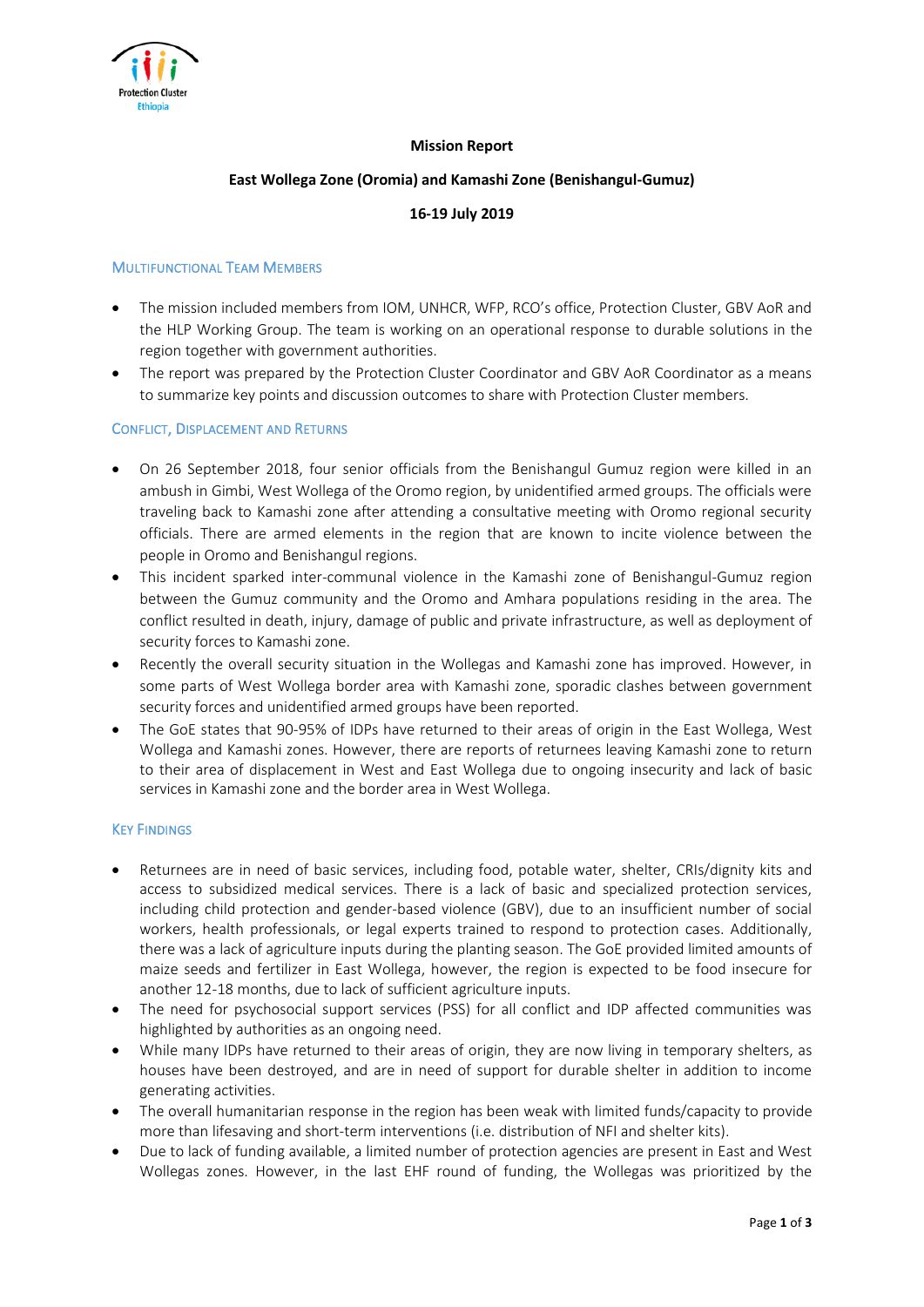

Protection Cluster, so additional protection activities (child protection, gender-based violence, protection monitoring) will soon be implemented in the Wollegas.

- Parts of Kamashi zone, such as Balodjeganfoa woreda visited by the mission team, are now accessible to the humanitarian community. Both ACF and Goal have set-up offices in Kamashi town.
- Protection and peacebuilding are essential components of durable solutions initiatives. There is a need for peace and reconciliation initiatives in areas of return in the East Wollega, West Wollega and Kamashi zones. Returnees expressed an interest in remaining in their areas of origin, but due to ongoing insecurity, the returnees requested support from the GoE to initiate peace building and reconciliation initiatives with the host communities.
- Health facilities and health posts have been looted and/or destroyed and are short of medicines and medical supplies. This is impacting service delivery and access to health care, including life-saving services for survivors of rape and sexual violence.
- The local health centres and health posts in IDP hosting woredas do not have funds to provide services, have run out of essential drugs and supplies and are in high need of emergency reproductive health kits to provide proper service for host and returnee communities.
- FGD with female returnees highlighted safety and security needs among returnees, as they are not able to collect firewood and water without risking being attacked
- Rape and sexual violence during the conflict highlighted by women, children and youth affairs offices, with inadequate capacity and funds to respond to such violence
- Authorities have estimated that approximately 50 houses of returnees have been occupied in the Kamashi zone, however, it is expected the number is higher. Thus far, through coordination with the Benishangul-Gumuz regional state, the authorities have managed to return 30 houses to their original owners. Those, who were denied access their houses, have returned to Oromia on a temporary basis. The Kamashi zonal administration council has established a committee to address complaints related to those denied access to their housing, land and property rights.
- Individuals that were renting land or engaging in sharecropping are now having difficulty in accessing land for farming and many have returned to Oromia region where they were hosted as IDP.
- Support is needed to local authorities to address complaints related to those denied access to their housing, land and property (HLP) rights.
- Capacity development initiatives are needed with local authorities to ensure strong coordination and adherence to humanitarian principles.

# **MISSION CONCLUSIONS BY PROTECTION CLUSTER MEMBERS**

- The geographical areas identified by the mission team include: Balodjeganfoa<sup>1</sup> woreda in Kamashi zone of Benishangul-Gumuz and Sasiga<sup>2</sup> woreda in East Wollega zone of Oromia region. The mission did not visit West Wollega zone in Oromia region to identify an area, but it is recommended a border woreda is also identified, in West Wollega.
- Due to the economic, social and geographical interconnectedness of the three zones (East Wollega, West Wollega, Kamashi), a durable solutions intervention should serve all areas and ethnic groups to avoid exacerbating cross-border tensions. However, each zone is unique in terms of its stages of peace, security, accessibility and development, therefore the interventions should take into consideration the local dynamics and localized protection concerns.
- Protection and peacebuilding are essential components of the durable solutions initiative (DSI), as the situation remains fragile, and communities transition towards reconciliation.
- Priority components of a durable solutions intervention will include livelihoods, shelter and rebuilding of local infrastructure. Rehabilitation of damaged infrastructure and pubic structures (heath clinics, schools) and public service provision will promote peace in the community and reduce conflict over limited resources.

**.** 

<sup>1</sup> Estimated total population in woreda is 55,000 individuals.

<sup>2</sup> Highest number of returnees in the zone; estimated total population in woreda is 111,365 individuals.